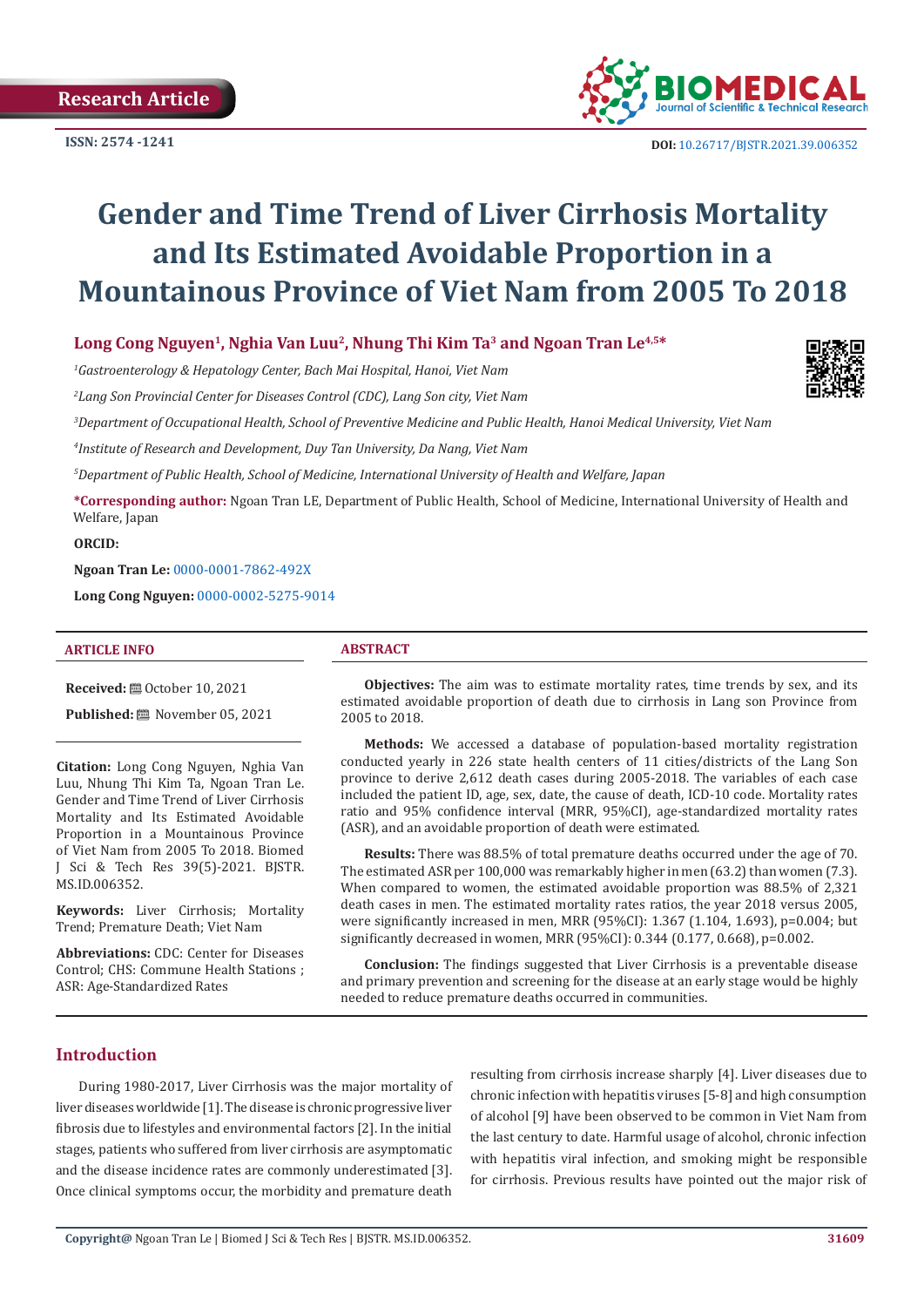cirrhosis was "Alcoholism" in many countries [10-13]. Based on these facts and figures, we have hypothesized that liver cirrhosis is a lifestyle-related health event and a possible avoidable disease. Patients suffering from liver cirrhosis need frequent medical care and their quality of life is affected [14]. Patients with liver cirrhosis have significantly increased morbidity and mortality [15]. However, few studies have been performed to address this public health problem in Viet Nam to date. This study aimed to estimate mortality rates, time trends by sex, and to estimate an avoidable proportion of death due to cirrhosis in men in Lang son Province from 2005 to 2018.

# **Methods**

The study was performed in Lang Son province, a mountain highland province in northern Viet Nam. The study population is bordering Guangxi province in China and other provinces in Viet Nam. It was a population-based mortality registration operated by the Lang Son Center for Diseases Control (CDC) that covered all 226 communes of 11 cities/districts of the province, with a population of 790,500 people in 2018 [16]. In Viet Nam, the national mortality registration systems have been started from 1992 that was following the guideline by the Ministry of Health to report the causes of death from all health facilities nationwide. From 1992 to date, Lang Son is one of all 63 cities/provinces of the country to actively conduct mortality registration based on the medical records available at 226 state commune health stations (CHS), 10 district general hospitals, 9 district out-patient clinics, and 3 provincial general and specialized hospitals. The head of the CHS is a person in charge of the monthly report of all death cases that occurred at his/her communes in a mortality registration book, named A6-mortality book that was designed by the Ministry of Health. The variables included name, age, sex, ethnicity, address, occupation, date, and cause of death, place of death occurred (at a health facility, home, other), and attended emergency care at the endpoint (Yes/no), and the name of the reporter.

From 2005 to date, the Lang Son CDC has collected data from all 226 CHS using the data collection form in the hard copy of "Mortality Registration" for six variables of name, age, sex, occupation, date, and cause of death for every year. The additional guidelines to determine the causes of deaths, including the immediate cause of death, a contributing cause of death, and the underlying cause of death, and its ICD-10 code, were sent with the designed form of "Mortality Registration". The average population number by sex has also been collected by this form for every year from 2005 to 2018. A yearly population structure by age groups of (0-9, 10-19, 20-29, 30- 39, 40-49, 50-59, 60-69, 70-79, 80+) by sex was estimated using the results of the National Census conducted in 1999, 2009, and 2019.

The collected variables of each death case were inputted in Excel for each district for each year. The ID and ICD-10 code for the cause of death was made for each case. In this way, a database of mortality from 2005 to 2018, missing data for 2009-2010, was made by the Lang Son CDC. The dataset included 49,253 reported death cases due to all causes [16,17].

We accessed to Lang Son database of mortality during 2005- 2018, missing data for 2009-2010, to derive variables of case's ID, age, sex, date, and cause of death, ICD-10 code. We found ICD-10 code K74 for Liver Cirrhosis and a total number of 2,612 cases for the present study. We also derived the average number of population by years and by communes for further estimate number of person-year for the final analysis. We calculated the mortality rates ratio with a 95% confidence interval (MRR, 95%CI) using regression analysis, adjusted for age groups of 10-year intervals (0-9, 10-19, 20-29, 30-39, 40-49, 50-59, 60-69, 70-79, 80+) and sex. Age-standardized rates (ASR) per 100,000 person-years were calculated using the world population structure as the standard. We calculated the avoidable proportion of deaths in men by the formulation of ((a-b)\*100/a (a: ASR in men; b: ASR in women). The Board of Ethics in Bio-Medical Research at University of Medicine and Pharmacy at Ho Chi Minh City #106/UMP-BOARD, on 20 March 2019 and Hanoi Medical University Review Board in Bio-Medical Research # 61/HMURB, on 25 November 2008 have approved the present research protocol.

# **Results**

Overall, a total of 2,612 deaths were registered among residents in Lang Son Province from 2005 to 2018. Table 1 shows the results of deaths were 2,321 in men and 291 in women. Men had a higher age-adjusted mortality rate (ASR-WHO 63.2 per 100,000) due to cirrhosis compared to women (ASR-WHO 7.3 per 100,000), giving man to women ratio: 8.7/1 (63.2/7.3). The estimated men to women ratio were sharply increased from 4.9/1 (49.1/10.1) in 2005 to 18.6/1 (63.1/3.5) in 2018. Compared to women, the estimated avoidable proportion of death from Liver Cirrhosis in men was ((63.2-7.3)\*100)/63.2=88.5%. There was 88.5% of total premature deaths occurred under the age of 70, Table 1. The agestandardized death rate increased gradually according to WHO-ASR from 27.7 per 100,000 to 33.4 per 100,000 person-years for both genders from 2005 to 2018, respectively. The estimated proportion of deaths due to Liver Cirrhosis was 5.3% (2,612 cases of Liver Cirrhosis vs. 49,253 total death cases) in both genders. Overall death due to the disease, men, and women combined, was significantly increased from 2005 to 2018. After adjusting for age and sex, per-year increment was significantly seen, MRR (95%CI): 1.019 (1.009, 1.028), p=0.001 (Table 2).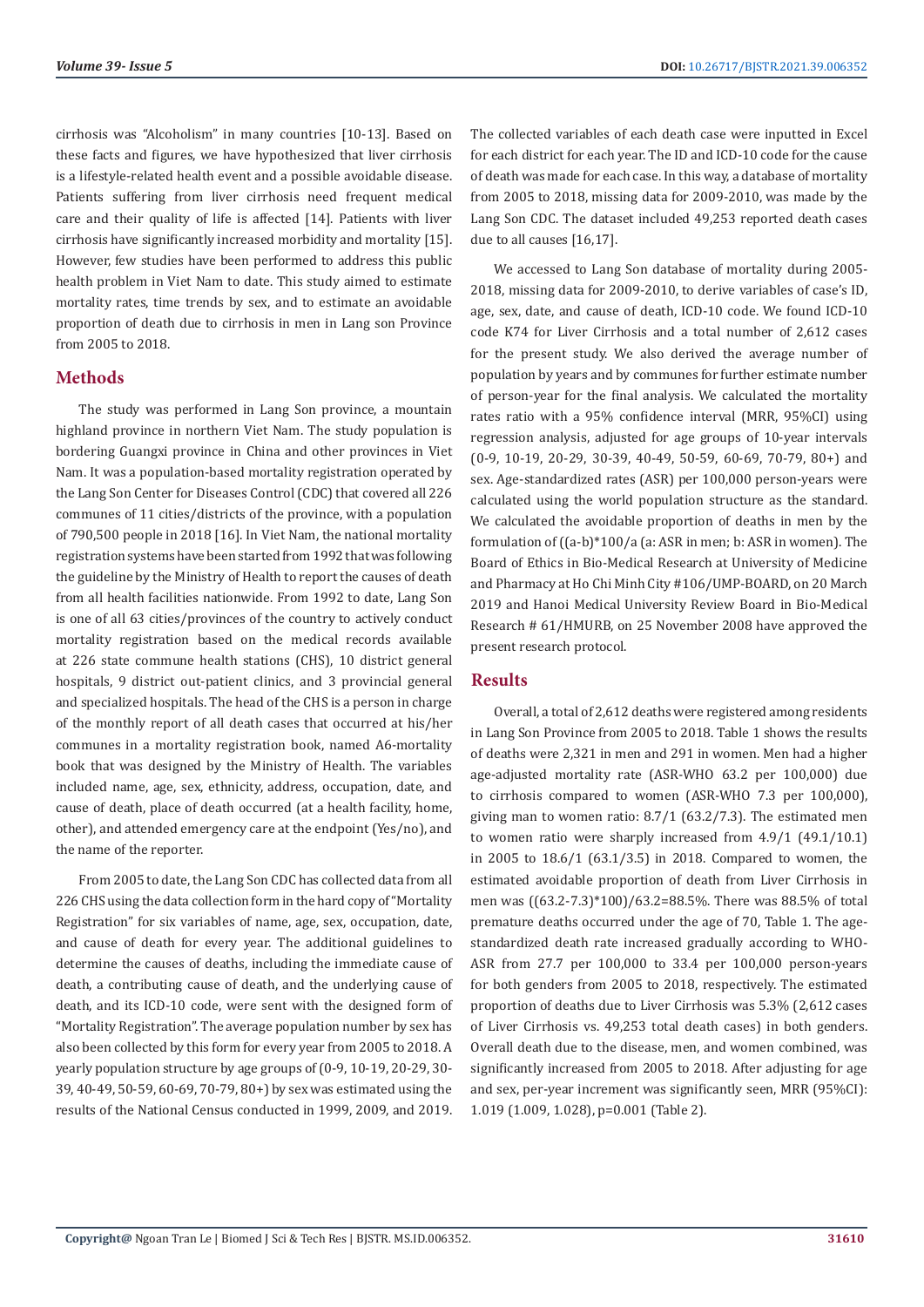| <b>Sex</b>    | Year    | Cause | <b>Total</b> | Crude rate & | ASR@ | $\frac{0}{6}$ < 70 # | WHO \$ |
|---------------|---------|-------|--------------|--------------|------|----------------------|--------|
| Men           | 2005-18 | K74   | 2,321        | 51.4         | 57.8 | 91.3                 | 63.2   |
| Women         | 2005-18 | K74   | 291          | 6.4          | 6.6  | 66.3                 | 7.3    |
| Men and women | 2005-18 | K74   | 2,612        | 28.8         | 30.3 | 88.5                 | 33.1   |

**Table 1:** Mortality due to Liver Cirrhosis by sex during 2005-2018 in Lang Son province.

Note: Missing data for the year 2009-2010; &: Crude rate per 100,000 person-years; \$: Age-standardized rate per 100,000 person-years using the World Health Organization standard population for 2000-2025; # Proportion of death cases aged under 70 year-olds. @: Age-standardized rate per 100,000 person-years using the SEGI World standard population (in the 1960s). Men to women ratio (ASR-WHO) = 8.7 (63.2/7.3). The estimated proportion of death from Liver Cirrhosis in men was  $\{(63.2-7.3)*100\}/63.2=88.5\%$ 

| Table 2: Mortality due to Liver Cirrhosis in both genders by year from 2005 to 2018 in Lang Son province. |  |  |
|-----------------------------------------------------------------------------------------------------------|--|--|
|                                                                                                           |  |  |

| Year | Case | Crude rate & | $\frac{0}{6}$ < 70 # | <b>WHO-ASR \$</b> | <b>MRR (95%CI) \$\$</b> | $\mathbf{p}$ |
|------|------|--------------|----------------------|-------------------|-------------------------|--------------|
| 2005 | 173  | 24.1         | 85.5                 | 27.7              | 1.00 (reference)        |              |
| 2006 | 163  | 22.3         | 85.3                 | 26.0              | $0.926$ (0.748, 1.147)  | 0.484        |
| 2007 | 190  | 25.9         | 84.2                 | 29.5              | 1.075 (0.875, 1.320)    | 0.493        |
| 2008 | 188  | 25.2         | 92.6                 | 29.4              | 1.049 (0.853, 1.289)    | 0.653        |
| 2011 | 235  | 32.1         | 83.4                 | 37.0              | 1.333 (1.096, 1.623)    | 0.004        |
| 2012 | 225  | 30.1         | 86.2                 | 34.2              | 1.253 (1.028, 1.528)    | 0.026        |
| 2013 | 243  | 33.0         | 89.7                 | 37.9              | 1.370 (1.127, 1.665)    | 0.002        |
| 2014 | 269  | 34.5         | 90.3                 | 39.8              | 1.432 (1.183, 1.734)    | < 0.001      |
| 2015 | 246  | 31.3         | 85.8                 | 35.5              | 1.230 (1.070, 1.579)    | 0.008        |
| 2016 | 249  | 31.7         | 89.6                 | 37.1              | 1.319 (1.087, 1.602)    | 0.005        |
| 2017 | 209  | 26.3         | 93.3                 | 30.3              | 1.093 (0.894, 1.337)    | 0.387        |
| 2018 | 222  | 28.3         | 95.0                 | 32.4              | 1.178 (0.965, 1.437)    | 0.107        |

**Note:** Missing data for the year 2009-2010; the estimated proportion of deaths due to Liver Cirrhosis was 5.30% (2,612 cases of Liver Cirrhosis vs. 49,253 total cases), both genders. \$\$ adjusted for age group (0-9, 10-19, 20-29, 30-39, 40-49, 50-59, 60-69, 70-79, 80+) and sex. Per-year increment MRR (95%CI): 1.019 (1.009, 1.028), p<0.001. & Crude rate per 100,000 person-years; \$ Age-standardized rate per 100,000 person-years using the World Health Organization standard population for 2000-2025; # Proportion of death cases aged under 70 year-olds. When combined all cases from 2005-2018, both genders, WHO-ASR: 31.3 per 100,000 person-years.

In men, the estimated proportion of deaths due to Liver Cirrhosis was 7.4% (2,321 cases of Liver Cirrhosis vs. 31,262 total cases). The age-standardized mortality rates per 100,000 were increased from 49.1 in 2005 to 65.1 in 2018. The estimated mortality rates ratios, the year 2018 versus 2005, were significantly increased, MRR (95%CI): 1.367 (1.104, 1.693), p=0.004. During this period, per-year increment was significantly observed, MRR (95%CI): 1.028 (1.018, 1.038), p=0.001 (Table 3). In Women, the estimated proportion of deaths due to Liver Cirrhosis was lower (1.6%, 291 cases of Liver Cirrhosis vs. 17,990 total death cases)

than in men (7.4%, 2,321 cases of Liver Cirrhosis vs. 31,262 total death cases). For a time trend, in contrast, death due to the disease was significantly decreased in women from 2005 to 2018. The estimated mortality rates ratios, the year 2018 versus 2005, were significantly decreased, MRR (95%CI): 0.344 (0.177, 0.668), p=0.002. During this period, per-year decrement was significantly seen, MRR (95%CI): 0.948 (0.923, 0.974), p=0.001 (Table 4). By age-specific, the estimated mortality rates per 100,000 in men were much higher than in women for all age groups, especially for the age group (50-59), 193.5 versus 13.2, respectively (Figure 1).

**Table 3:** Mortality due to Liver Cirrhosis in men by year from 2005 to 2018 in Lang Son province.

| Year | Case | Crude rate & | $\frac{0}{6}$ < 70 # | WHO-ASR \$ | MRR $(95\%CI)$ ##      |       |
|------|------|--------------|----------------------|------------|------------------------|-------|
| 2005 | 141  | 39.4         | 86.5                 | 49.1       | 1.00 (reference)       |       |
| 2006 | 138  | 37.9         | 87.0                 | 47.6       | $0.962$ (0.761, 1.217) | 0.748 |
| 2007 | 166  | 45.4         | 88.6                 | 55.3       | 1.152 (0.920, 1.442)   | 0.216 |
| 2008 | 156  | 42.7         | 95.5                 | 51.3       | $1.068$ (0.850, 1.341) | 0.574 |
| 2011 | 201  | 55.1         | 88.6                 | 69.0       | 1.400 (1.128, 1.736)   | 0.002 |
| 2012 | 200  | 53.9         | 89.0                 | 65.4       | 1.367(1.102, 1.697)    | 0.004 |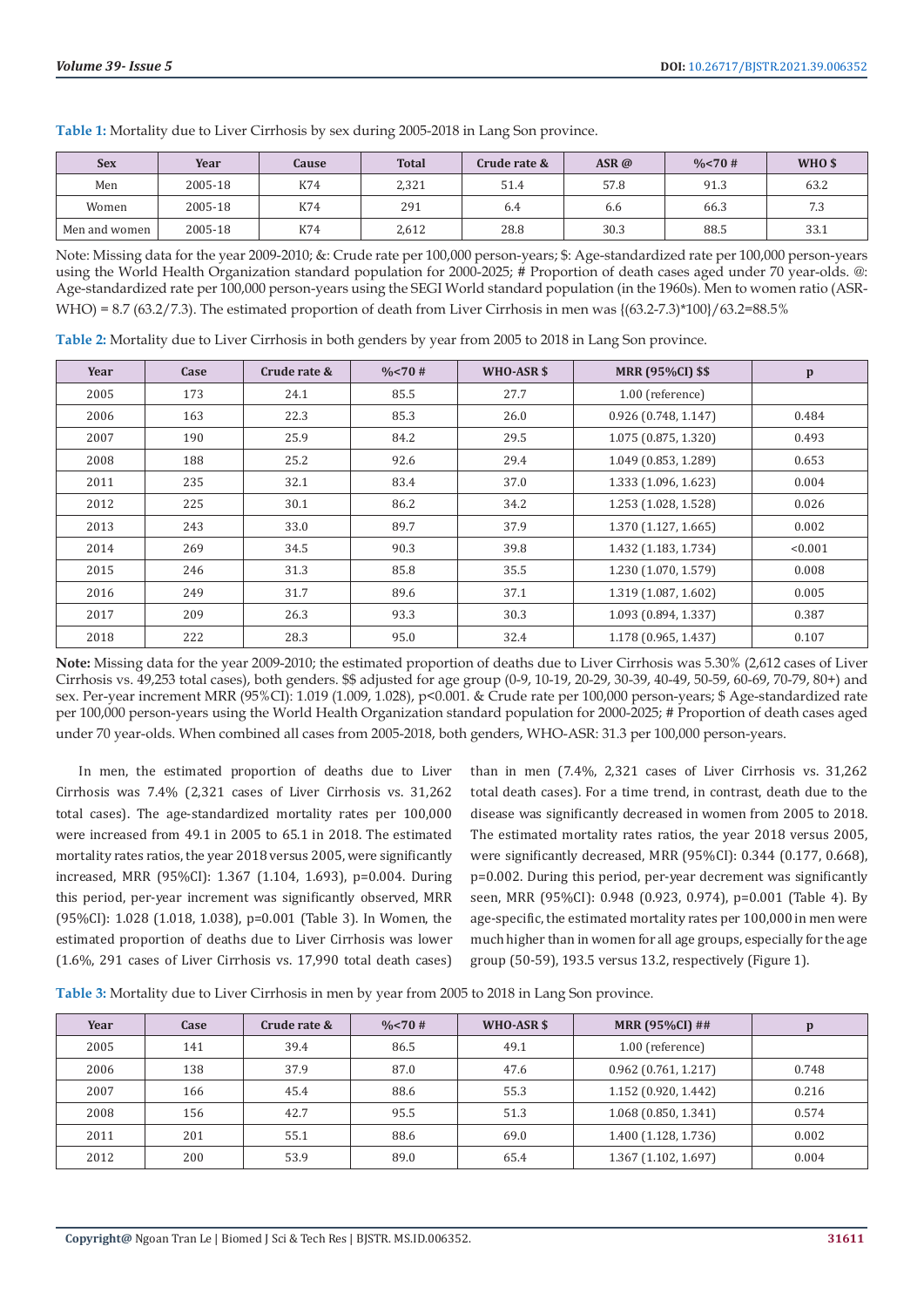| 2013 | 221 | 60.2 | 92.3 | 73.5 | 1.530 (1.238, 1.890) | < 0.001 |
|------|-----|------|------|------|----------------------|---------|
| 2014 | 241 | 62.0 | 92.9 | 75.9 | 1.575 (1.279, 1.940) | < 0.001 |
| 2015 | 216 | 55.2 | 88.4 | 67.3 | 1.401 (1.133, 1.732) | 0.002   |
| 2016 | 234 | 59.9 | 91.5 | 75.8 | 1.522(1.235, 1.876)  | < 0.001 |
| 2017 | 197 | 49.8 | 94.9 | 61.6 | 1.264(1.019, 1.570)  | 0.033   |
| 2018 | 210 | 53.9 | 97.6 | 65.1 | 1.367 (1.104, 1.693) | 0.004   |

**Note:** Missing data for the year 2009-2010; the estimated proportion of deaths due to Liver Cirrhosis was 7.42% (2,321cases of Liver Cirrhosis vs. 31,262 total cases) in men. ## adjusted for age group (0-9, 10-19, 20-29, 30-39, 40-49, 50-59, 60-69, 70-79, 80+). Per-year increment MRR (95%CI): 1.028 (1.018, 1.038), p<0.001. & Crude rate per 100,000 person-years; \$ Age-standardized rate per 100,000 person-years using the World Health Organization standard population for 2000-2025; # Proportion of death cases aged under 70 year-olds. When combined all cases from 2005-2018 in men, WHO-ASR: 63.2 per 100,000 person-years.

**Table 4:** Mortality due to Liver Cirrhosis in women by year from 2005 to 2018 in Lang Son province.

| Year | Case | Crude rate & | $\frac{0}{6}$ < 70 # | <b>WHO-ASR \$</b> | <b>MRR (95%CI) ##</b>  | $\mathbf{p}$ |
|------|------|--------------|----------------------|-------------------|------------------------|--------------|
| 2005 | 32   | 8.9          | 81.3                 | 10.1              | 1.00 (reference)       |              |
| 2006 | 25   | 6.8          | 76.0                 | 7.9               | $0.768$ (0.455, 1.296) | 0.323        |
| 2007 | 24   | 6.5          | 54.2                 | 7.3               | 0.734(0.432, 1.246)    | 0.252        |
| 2008 | 32   | 8.5          | 78.1                 | 10.2              | 0.965(0.591, 1.575)    | 0.886        |
| 2011 | 34   | 9.2          | 52.9                 | 9.8               | 1.043 (0.643, 1.690)   | 0.865        |
| 2012 | 25   | 6.7          | 64.0                 | 7.8               | 0.753(0.446, 1.270)    | 0.287        |
| 2013 | 22   | 5.9          | 63.6                 | 7.0               | 0.671(0.390, 1.154)    | 0.149        |
| 2014 | 28   | 7.1          | 67.9                 | 8.4               | $0.806$ (0.485, 1.338) | 0.404        |
| 2015 | 30   | 7.6          | 66.7                 | 8.3               | 0.857(0.521, 1.410)    | 0.544        |
| 2016 | 15   | 3.8          | 60.0                 | 4.2               | 0.430(0.233, 0.793)    | 0.007        |
| 2017 | 12   | 3.0          | 66.7                 | 3.5               | 0.339(0.175, 0.659)    | 0.001        |
| 2018 | 12   | 3.0          | 50.0                 | 3.5               | 0.344(0.177, 0.668)    | 0.002        |

**Note:** Missing data for the year 2009-2010; the estimated proportion of deaths due to Liver Cirrhosis was 1.62% (291 cases of Liver Cirrhosis vs. 17,990 total cases) in women. ## adjusted for age group (0-9, 10-19, 20-29, 30-39, 40-49, 50-59, 60-69, 70-79, 80+). Per-year increment MRR (95%CI): 0.948 (0.923, 0.974), p<0.001. & Crude rate per 100,000 person-years; \$ Age-standardized rate per 100,000 person-years using the World Health Organization standard population for 2000-2025; # Proportion of death cases aged under 70 year-olds. When combined all cases from 2005-2018 in women, WHO-ASR: 7.3 per 100,000 person-years.



**Figure 1:** Age-specific mortality rate per 100,000 person-years by sex during 2005-2018 due to Liver Cirrhosis. **Note:** Missing data for the year 2009-2010;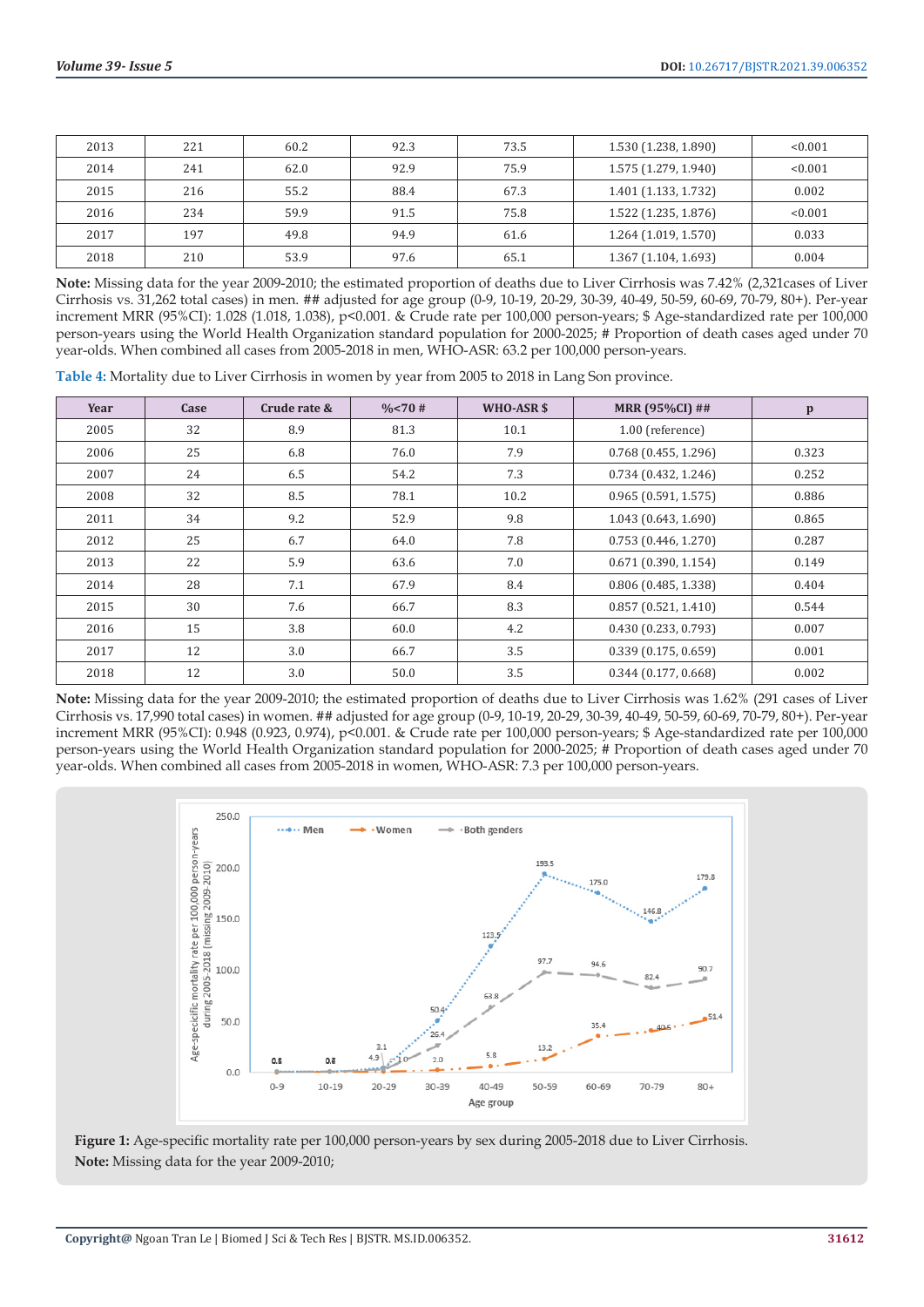#### **Discussion**

We observed a divergence over time from 2005 to 2018 between men (statistically significant increase) and women (statistically significant decrease) in a community in the mountainous province of Lang Son in northern Viet Nam. When compared to women, the estimated avoidable proportion of death due to the disease was about 88.5% in men. There was serious premature death, as high as 88.5% for both genders (91.3% in men and 66.3% in women). The findings suggested that Liver Cirrhosis is a preventable disease and performing primary prevention in the community to reduce premature death would be highly needed. Harmful usage of alcohol by men living in the Lang Son province might be the major risk factor of developing Liver Cirrhosis. An estimated annual amount of pure alcohol consumption in 2010 was 12.1 liters and 0.2 liters in men and women, respectively [18]. This big gap between men and women can be consistent with the significantly higher risk of death from Liver Cirrhosis in men than in women. Between men and women, there were no significant differences for both Hepatitis B virus, HBsAg positive (Odds ratio and 95% confidence interval, men versus women: 0.76 (0.54–1.01)) and Hepatitis C virus infection (Odds ratio and 95% confidence interval, men versus women: 1.73 0.41–7.28) [5,19].

Therefore, viral Hepatitis infection could not be explained for the big gap between genders in the risk of death from this disease. The present findings support our hypothesis that liver cirrhosis is a lifestyle-related health event and a possible avoidable disease. The results warrant further observational studies to conclude the association between alcoholism and Liver Cirrhosis in the disadvantaged areas in Viet Nam with emphasis on primary prevention of the disease. There was rarely alcohol drinking (0.2%) and tobacco smoking in Vietnamese women aged 15+ (1.7%) in 2010 [18] and it was a similar observation in the 1990s [20]. The estimated prevalence of Hepatitis C virus infection was very low (0.5%) in rural areas [19]. There was also a very low prevalence (4.8%) of overweight among Vietnamese women. Therefore, Vietnamese women will be minimized risk of Liver Cirrhosis caused by alcoholism, smoking, Hepatitis C virus infection, and obesity. From 2005 to 2018, nutrition and diet, living and working environments have been improving which might be explained why there was a significantly decreased trend of mortality from the disease in the study population. In contrast, a significant increasing trend in men might be related to the increasing prevalence of harmful usage of alcohol from 25.5% in 2004 to 35.0% in 2013 [21].

The present study has several strengths, including long time of mortality registration from 2005 to 2018 to examine time trend of the disease; a large number of mortality cases was reported for both men and women; the covered study population was for the entire

Lang Son province with good healthcare systems from communes to district and provincial health facilities; mortality registration was actively and yearly done by professional health workers; the average population by each of 226 communes was updated for every year that allows us to estimate the age-standardized mortality rates by genders and for each year [16,17]. In addition, the quality of mortality registration in Viet Nam has been validated [22-24] to be performed well which will be feasible, reliable, and practical to develop annual local and national mortality databases of mortality to identify priority public health problems and to create planning timely actions in general and in controlling Liver Cirrhosis in particular. Based on these favorable research conditions, we can observe a real problem of the disease and add some new pieces of knowledge for further elimination of this preventable health threat in our society.

Liver Cirrhosis was a serious public health problem at the disadvantaged highland in Viet Nam of the present study population and that was consistent with findings in the world. There were 1.32 million deaths due to Liver Cirrhosis reported in 2017, with 440,000 deaths in women and 883,000 deaths in men. The burden of disease has been increased from 1990 to 2017. That is, the estimated deaths due to Liver Cirrhosis were responsible for about 2.4% of total deaths in the world in 2017 compared with 1.9% in 1990 [25]. In this study, we found that mortality due to cirrhosis was 5.3% of total deaths during 2005-2018 in the Lang Son province that was over doubled than the world estimation. There has been no systematic nationwide screening for Liver Cirrhosis in Viet Nam, especially in the mountain areas, and no nationwide comprehensive response to the disease.

The present study has certain limitations that include i) missing data for the year 2009-2010; ii) there is no available data of histopathological confirmation of Liver Cirrhosis, and iii) there is not the available data of lifestyle and environmental factors related to the disease. Despite these limitations, the present findings warrant further studies to identify risk factors for implementing primary prevention and secondary prevention in the community.

# **Source(s) of Support**

There was no support.

#### **Conflicting Interest**

There are no conflicts of interest to disclose.

#### **Acknowledgment**

We are grateful to all staff of the Lang Son's Health facilities involved in data collection, supervision, monitoring, and data management. There were no other conflicts of interest. All authors had input into the final version of the paper.